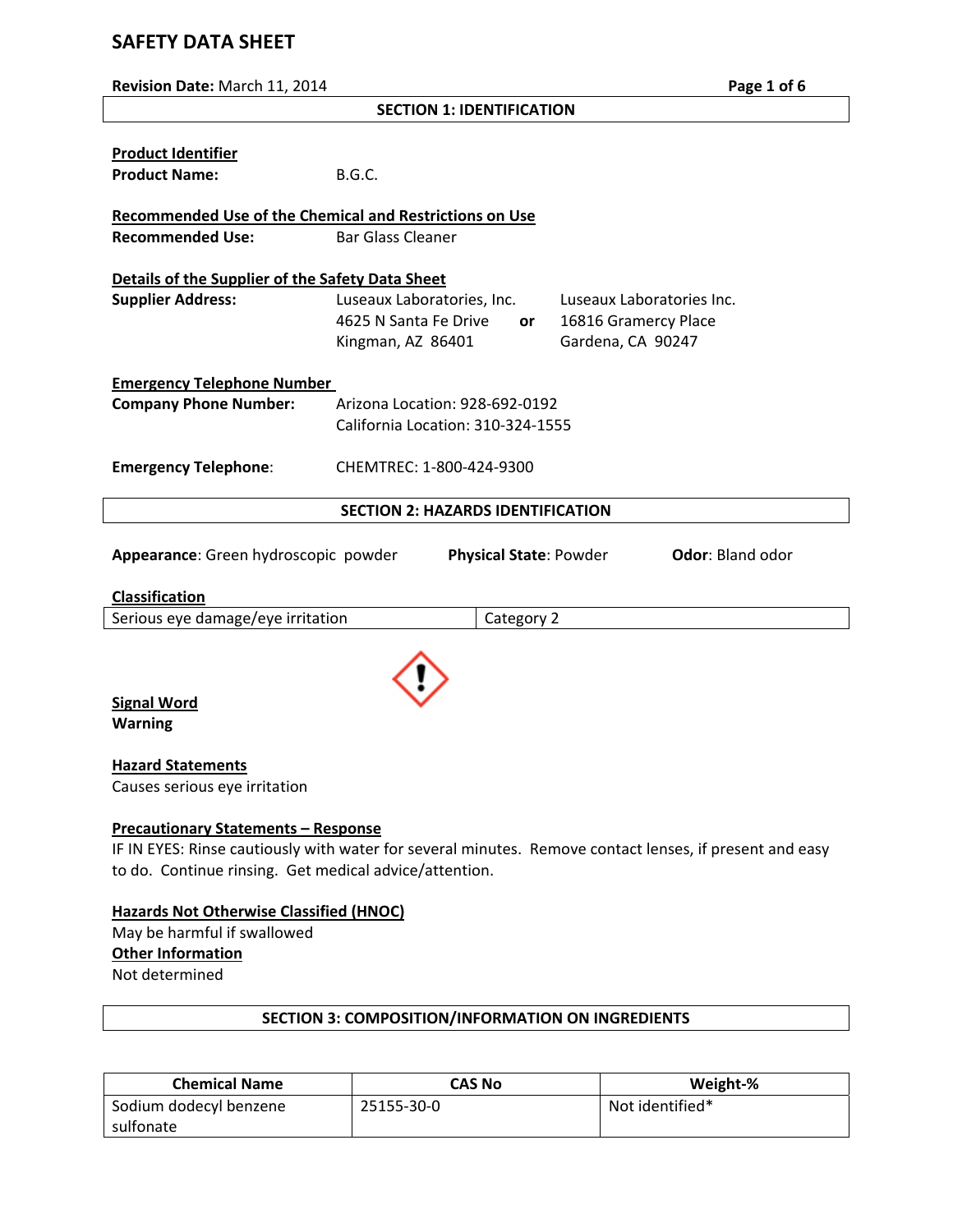\*The specific percentages are not identified due to "Trade Secret" status. In emergency situations, further information may be obtained by calling the emergency information number listed above. Reference 29 CFR 1910.1200

| <b>SECTION 4: FIRST AID MEASURES</b>                                                                                                                                                                      |                                                                                                                                                                                                |  |  |  |
|-----------------------------------------------------------------------------------------------------------------------------------------------------------------------------------------------------------|------------------------------------------------------------------------------------------------------------------------------------------------------------------------------------------------|--|--|--|
| <b>First Aid Measures</b>                                                                                                                                                                                 |                                                                                                                                                                                                |  |  |  |
| <b>Inhalation</b>                                                                                                                                                                                         | Remove victim to fresh air and keep at rest in a position comfortable for<br>breathing. See a physician if symptoms persit.                                                                    |  |  |  |
| <b>Eye Contact</b>                                                                                                                                                                                        | Rinse immediately with plenty of water, also under the eyelids, for at<br>least 15 minutes. Call a physician if irritation persists.                                                           |  |  |  |
| Ingestion                                                                                                                                                                                                 | Drink plenty of water. Do NOT induce vomiting. Call a physician.                                                                                                                               |  |  |  |
| <b>Skin Contact</b>                                                                                                                                                                                       | For prolonged skin contact, flush thoroughly with water and then apply<br>hand lotion to restore natural skin oil. If symptoms persist, call a<br>physician.                                   |  |  |  |
|                                                                                                                                                                                                           | <b>Most Important Symptoms and Effects, both Acute and Delayed</b>                                                                                                                             |  |  |  |
| <b>Symptoms</b>                                                                                                                                                                                           | Exposed individuals may experience eye tearing, redness and<br>discomfort. May cause nausea, vomiting, stomach ache, and diarrhea.<br>Prolonged or repeated skin contact may cause irritation. |  |  |  |
|                                                                                                                                                                                                           | <b>Indication of any Immediate Medical Attention and Special Treatment Needed</b>                                                                                                              |  |  |  |
| <b>Note to Physicians</b>                                                                                                                                                                                 | Treat symptomatically.                                                                                                                                                                         |  |  |  |
|                                                                                                                                                                                                           | <b>SECTION 5: FIRE-FIGHTING MEASURES</b>                                                                                                                                                       |  |  |  |
| <b>Suitable Extinguishing Media</b><br>environment.                                                                                                                                                       | Use extinguishing measures that are appropriate to local circumstances and the surrounding                                                                                                     |  |  |  |
| Unsuitable Extinguishing Media: Not determined.                                                                                                                                                           |                                                                                                                                                                                                |  |  |  |
| <b>Specific Hazards Arising from the Chemical</b><br>None known                                                                                                                                           |                                                                                                                                                                                                |  |  |  |
| <b>Protective Equipment and Precautions for Firefighters</b><br>As in any fire, wear self-contained breathing apparatus pressure-demand, MSHA/NIOSH (approved or<br>equivalent) and full protective gear. |                                                                                                                                                                                                |  |  |  |
| <b>SECTION 6: ACCIDENTAL RELEASE MEASURES</b>                                                                                                                                                             |                                                                                                                                                                                                |  |  |  |
| <b>Personal Precautions, Protective Equipment and Emergency Procedures</b>                                                                                                                                |                                                                                                                                                                                                |  |  |  |
| <b>Personal Precautions:</b>                                                                                                                                                                              | Use personal protective equipment as required. Wet floors will be very<br>slippery.                                                                                                            |  |  |  |
| <b>Methods and Material for Containment and Cleaning Up</b>                                                                                                                                               |                                                                                                                                                                                                |  |  |  |
| <b>Methods for Containment:</b>                                                                                                                                                                           | Prevent further leakage or spillage if safe to do so.                                                                                                                                          |  |  |  |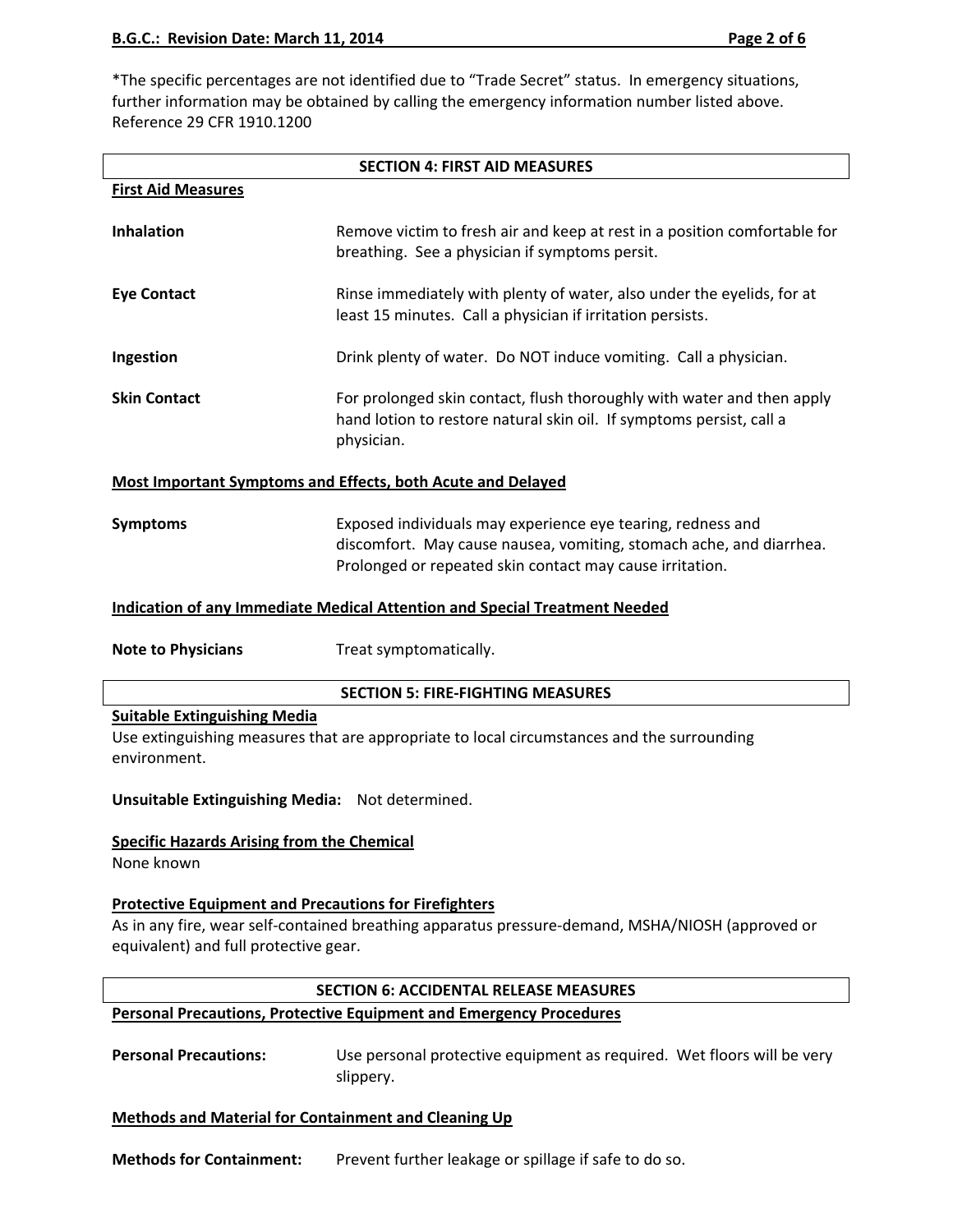| <b>Methods for Cleaning Up:</b> | Sweep up small spills or flush to a sanitary sewer. Recoup useable   |  |  |  |  |
|---------------------------------|----------------------------------------------------------------------|--|--|--|--|
|                                 | material from large spills. Sweep up contaminated material and place |  |  |  |  |
|                                 | into containers for disposal.                                        |  |  |  |  |

#### **SECTION 7: HANDLING AND STORAGE**

# **Precautions for Safe Handling**

**Advice on Safe Handling:** Handle in accordance with good industrial hygiene and safety practice.

# **Conditions for Safe Storage, Including and Incompatibilities Storage Conditions:** Keep containers tightly closed in a dry, cool and well-ventilated place. Store away from food stuffs.

**Incompatible Materials:** Strong acids.

# **SECTION 8: EXPOSURE CONTROLS/PERSONAL PROTECTION**

#### **Exposure Guidelines**

| <b>Chemical Name</b>                                                                                 | <b>ACGIH TLV</b>                                                                                                   | <b>OSHA PEL</b>                                                | <b>NIOSH IDLH</b> |  |  |
|------------------------------------------------------------------------------------------------------|--------------------------------------------------------------------------------------------------------------------|----------------------------------------------------------------|-------------------|--|--|
| Trade Secret*                                                                                        | TWA: $2 \text{ mg/m}^3$                                                                                            | 15 mg/m <sup>3</sup>                                           |                   |  |  |
| <b>Appropriate Engineering Controls</b>                                                              |                                                                                                                    |                                                                |                   |  |  |
| <b>Engineering Controls</b><br>Apply technical measures to comply with occupational exposure limits. |                                                                                                                    |                                                                |                   |  |  |
| Individual Protections Measures, such as Personal Protective Equipment                               |                                                                                                                    |                                                                |                   |  |  |
| <b>Eye/Face Protection:</b>                                                                          | Avoid contact with eyes.                                                                                           |                                                                |                   |  |  |
| <b>Skin and Body Protection:</b>                                                                     | No protective equipment is needed under normal use conditions.<br>Gloves are required for susceptible individuals. |                                                                |                   |  |  |
| <b>Respiratory Protection:</b>                                                                       |                                                                                                                    | No protective equipment is needed under normal use conditions. |                   |  |  |

**General Hygiene Considerations:** Handle in accordance with good industrial hygiene/safety practices.

# **SECTION 9: PHYSICAL AND CHEMICAL PROPERTIES**

# **Information and Basic Physical and Chemical Properties**

**Physical State**: Powder **Odor:** Bland odor Appearance: Green Hydroscopic Powder **Color: Green** 

| <b>Property</b>              | Value                   | Property                      | Value               |
|------------------------------|-------------------------|-------------------------------|---------------------|
| $pH - 1%$ solution           | Approx. 5.5             | <b>Melting/freezing point</b> | Not applicable      |
| <b>Boiling point</b>         | Not applicable          | <b>Flash point</b>            | Non-flammable       |
| <b>Evaporation rate</b>      | Not applicable          | Flammability                  | Not determined      |
| Flammability limits/air      | Not applicable          | Vapor pressure                | Not applicable      |
| Vapor density                | Not applicable          | <b>Specific gravity</b>       | Not applicable      |
| <b>Water solubility</b>      | Very soluble; less than | Solubility in other           | Not determined      |
|                              | 30%                     | solvents                      |                     |
| <b>Partition coefficient</b> | Not determined          | Auto-ignition temp            | Not determined      |
| <b>Decomposition temp</b>    | Not determined          | <b>Kinematic viscosity</b>    | Not determined      |
| <b>Dynamic Viscosity</b>     | Not determined          | <b>Explosive properties</b>   | Not determined      |
| <b>Oxidizing properties</b>  | Not determined          | <b>Bulk Density</b>           | 1.08 to 1.1 $gm/cc$ |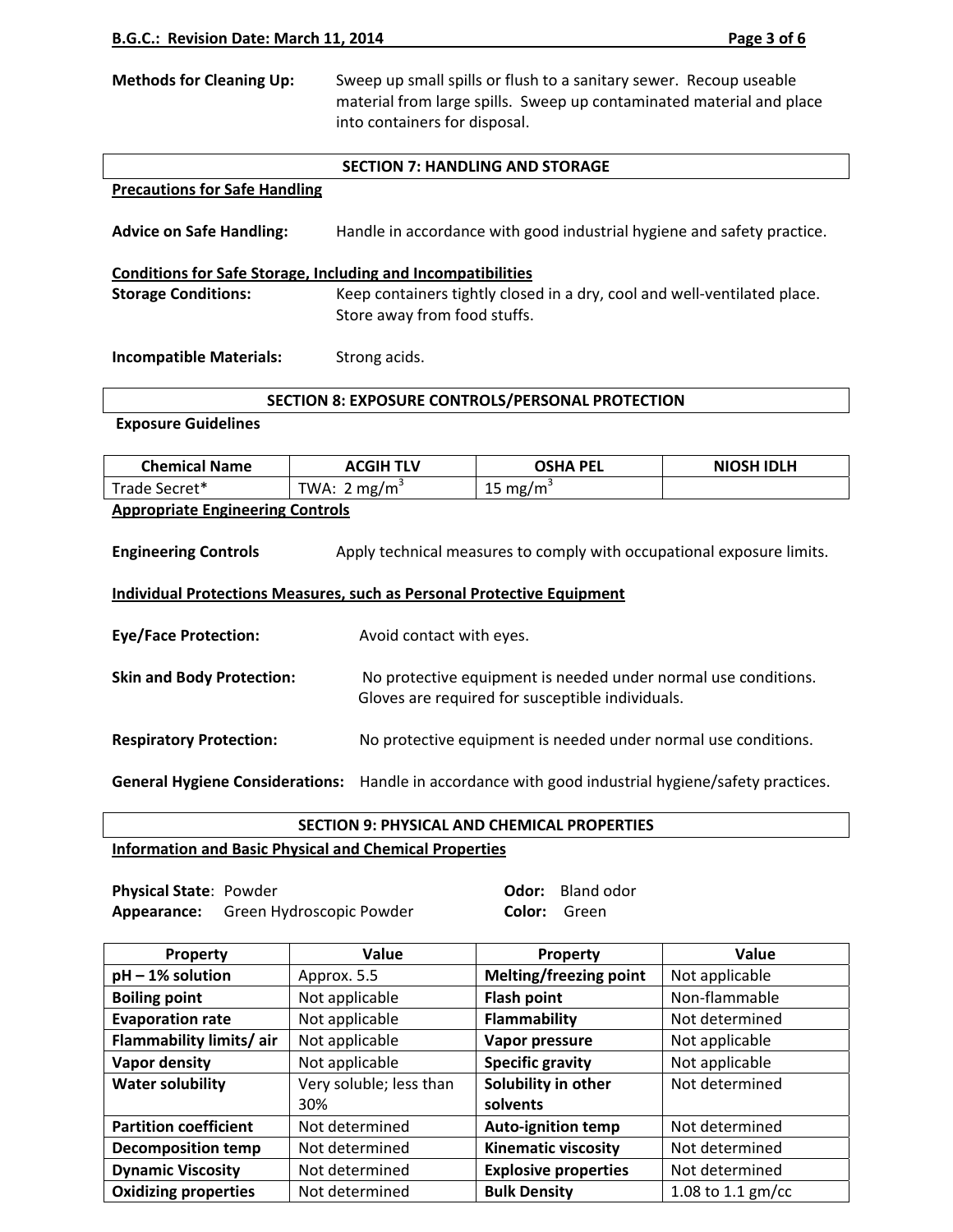#### **SECTION 10: STABILITY AND REACTIVITY**

#### **Reactivity**

Not reactive under normal conditions

### **Chemical Stability**

Stable under recommended storage conditions.

# **Possibility of Hazardous Reactions**

None under normal processing. Hazardous polymerization does not occur.

# **Conditions to Avoid**

Keep out of reach of children.

# **Incompatible Materials**

Strong acids.

# **Hazardous Decomposition Products**

None known

# **SECTION 11: TOXICOLOGICAL INFORMATION**

# **Information on Likely Routes of Exposure**

#### **Product Information**

| <b>Inhalation</b>   | Avoid inhalation of dust.                                        |
|---------------------|------------------------------------------------------------------|
| <b>Eye Contact</b>  | Causes serious eye irritation.                                   |
| <b>Skin Contact</b> | Prolonged or repeated contact may dry skin and cause irritation. |
| Ingestion           | Do not taste or swallow.                                         |

# **Component Information**

| <b>Chemical Name</b> | Oral LD50              | <b>Dermal LD50</b>           | <b>Inhalation LC50</b>            |
|----------------------|------------------------|------------------------------|-----------------------------------|
| Trade Secret*        | $= 3/g/kg (Rat)$       | $>$ 10 g/kg (Rabbit)         | $>$ 42 g/m <sup>3</sup> (Rat) 1 h |
|                      |                        |                              |                                   |
| Trade Secret*        | $= 11,700$ mg/kg (Rat) |                              | $= 885$ mg/kg (Rat)               |
| Sodium dodecyl       | $= 438$ mg/kg (Rat)    |                              |                                   |
| benzene sulfonate    |                        |                              |                                   |
| 25155-30-0           |                        |                              |                                   |
| Trade Secret*        | $>$ 10000 mg/kg (Rat)  | $>$ 2000 mg/kg (rabbit)      | $>$ 2.0 mg/L (Rat)                |
| Trade Secret*        | 3,305 mg/kg (Rat)      | $\qquad \qquad \blacksquare$ |                                   |

\*The specific components are not identified due to "Trade Secret" status. In emergency situations, further information may be obtained by calling the emergency information number listed above.

# **Information on Physical, Chemical and Toxicological Effects**

**Symptoms Example 3** Please see section 4 of this SDS for symptoms.

# **Delayed and Immediate Effects as well as Chronic Effects from Short and Long‐term Exposure**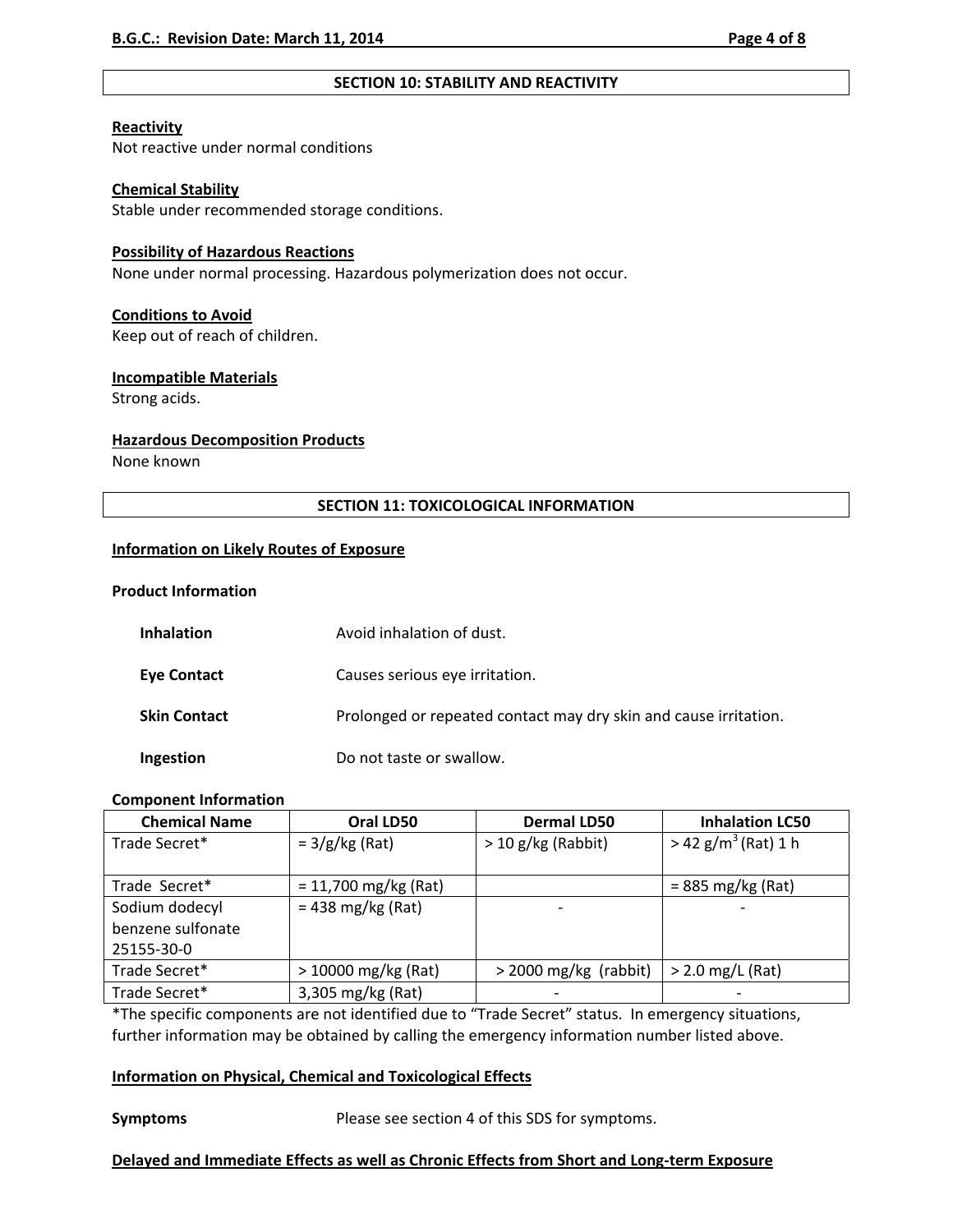**Carcinogenicity 1201** Not classifiable as a human carcinogen.

# **Numerical Measures of Toxicity‐Product**

Not determined

# **SECTION 12: ECOLOGICAL INFORMATION**

Not determined.

# **SECTION 13: DISPOSAL CONSIDERATIONS**

# **Waste Treatment Methods**

| <b>Disposal of Wastes</b>     | Disposal should be in accordance with applicable regional, national and<br>local laws and regulations.                         |
|-------------------------------|--------------------------------------------------------------------------------------------------------------------------------|
| <b>Contaminated Packaging</b> | Disposal should be in accordance with applicable regional, national and<br>local laws and regulations.                         |
|                               | <b>SECTION 14: TRANSPORT INFORMATION</b>                                                                                       |
| <b>Note</b>                   | Please see current shipping paper for most up to date shipping<br>information, including exemptions and special circumstances. |
| <u>DOT</u>                    | Not regulated                                                                                                                  |
| <b>IATA</b>                   | Not regulated                                                                                                                  |

**IMDG** Not regulated

# **SECTION 15: REGULATORY INFORMATION**

# **US Federal Regulations**

# **SARA 311/312 Hazard Categories**

| <b>Chemical Name</b> | <b>CWA-Reportable</b>       | $CWA - Toxic$     |  | <b>CWA – Priority</b> |  | <b>CWA - Hazardous</b>          |
|----------------------|-----------------------------|-------------------|--|-----------------------|--|---------------------------------|
|                      | <b>Quantities</b>           | <b>Pollutants</b> |  | <b>Pollutants</b>     |  | <b>Substances</b>               |
| Sodium dodecyl       | 1000 lb                     |                   |  |                       |  | х                               |
| benzene              |                             |                   |  |                       |  |                                 |
| sulphonate;          |                             |                   |  |                       |  |                                 |
| 25155-30-0           |                             |                   |  |                       |  |                                 |
| <b>Chemical Name</b> | <b>Hazardous Substances</b> |                   |  | <b>CERCLA/SARA RQ</b> |  | <b>Reportable Quantity (RQ)</b> |
|                      | <b>RQs</b>                  |                   |  |                       |  |                                 |
| Sodium dodecyl       | 1000 lb                     |                   |  |                       |  | RQ 1000 lb final RQ             |
| benzene sulphonate;  |                             |                   |  |                       |  | RQ 454 Kg final RQ              |
| 25155-30-0           |                             |                   |  |                       |  |                                 |

# **US State Regulations**

Calif. Prop. 65 Warning: This product may contain a trace amount of one or more of the chemicals on the California list of known carcinogens or substances known to cause birth defects or other reproductive harm. These are not added to the product but occur naturally in the raw materials or processing equipment.